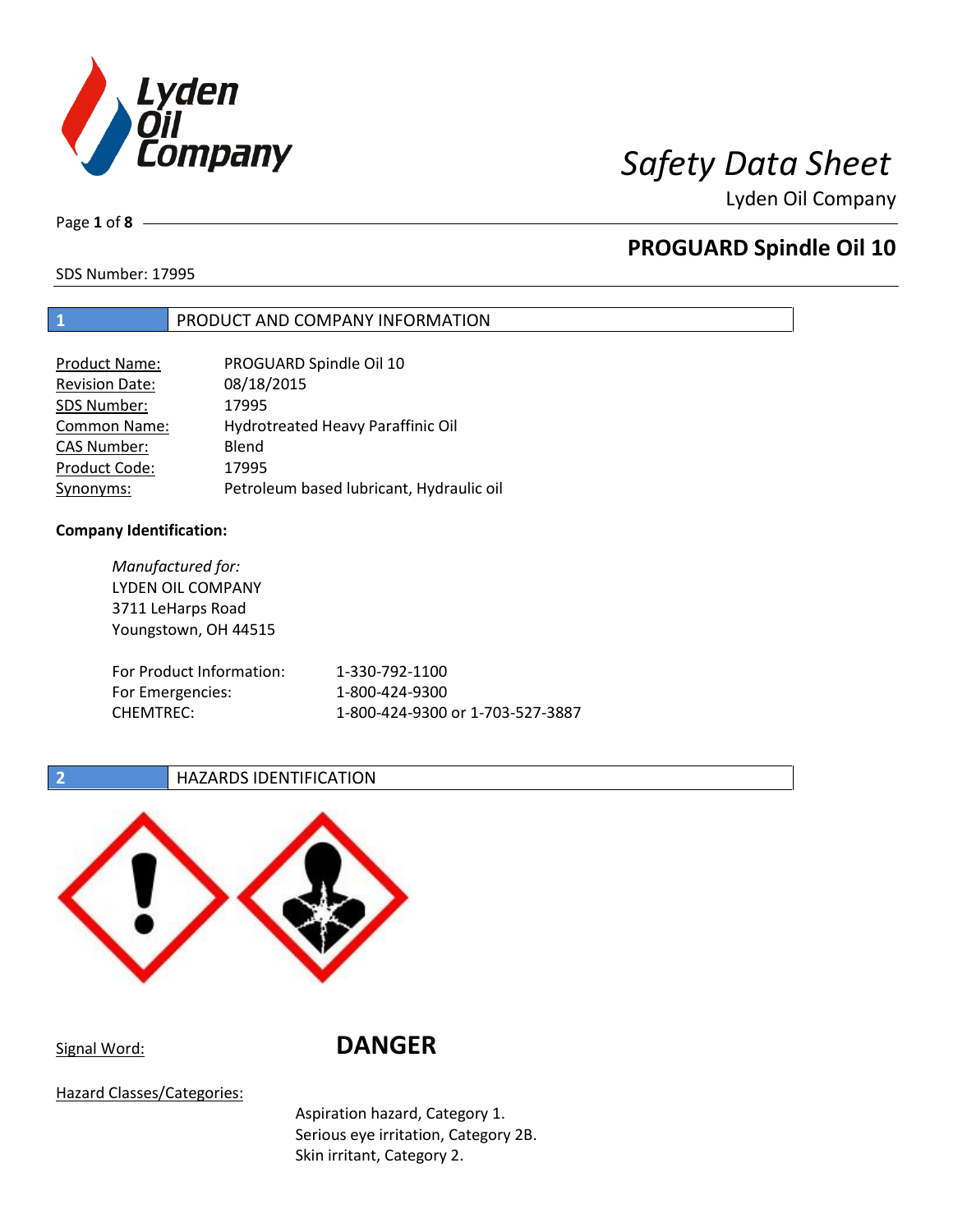

Page **2** of **8**

**PROGUARD Spindle Oil 10**

Lyden Oil Company

| SDS Number: 17995        |                                                                       |
|--------------------------|-----------------------------------------------------------------------|
|                          |                                                                       |
| Hazard Statement(s):     |                                                                       |
|                          | H304: May be fatal if swallowed and enters airways.                   |
|                          | H320: Causes eye irritation.                                          |
|                          | H315: Causes skin irritation.                                         |
| Precaution Statement(s): |                                                                       |
|                          | P101: If medical advice is needed, have product container or label at |
|                          | hand.                                                                 |
|                          | P102: Keep out of reach of children.                                  |
|                          | D <sub>103</sub> , Deed lakel hofers use                              |

P102: Keep out of reach of children. P103: Read label before use. P301+310: IF SWALLOWED: Immediately call a POISON CENTER/doctor/… P331: Do NOT induce vomiting. P302+352: IF ON SKIN: Wash with plenty of water. P305+351+338: IF IN EYES: Rinse cautiously with water for several minutes. Remove contact lenses if present and easy to do – continue rinsing.

## Other Hazard Statement(s):

Repeated exposure may cause skin dryness or cracking.

## **3 COMPOSITION** / INFORMATION ON INGREDIENTS

### Ingredients:

*Mixture of the substances listed below with nonhazardous additions.*

| <b>Chemical Name</b>                                      | <b>CAS Number</b> | Percentage |
|-----------------------------------------------------------|-------------------|------------|
| Distillates (petroleum), solvent-dewaxed heavy paraffinic | 64742-65-0        | $>95$      |
| Additives                                                 | N/A               | <5         |

*\*Any concentration shown as a range is to protect confidentiality or is due to batch variation.*

|  | <b>FIRST AID MEASURES</b> |
|--|---------------------------|
|--|---------------------------|

Description of First Aid Measures:

Inhalation:

If symptoms develop, move victim to fresh air. If symptoms persist, obtain medical attention.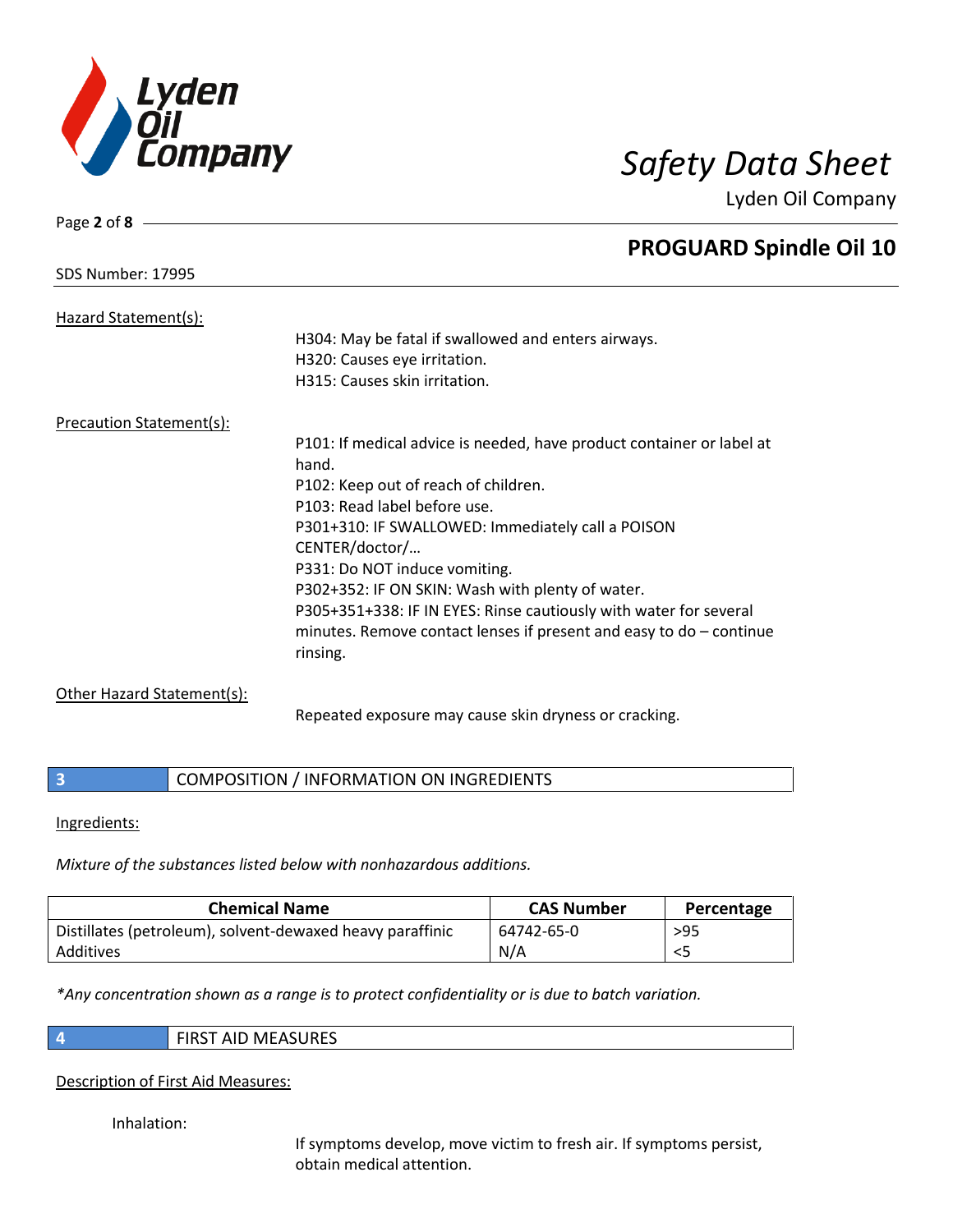

Lyden Oil Company

| Page 3 of 8 -                                 |                        |                                                                                                                   |
|-----------------------------------------------|------------------------|-------------------------------------------------------------------------------------------------------------------|
|                                               |                        | <b>PROGUARD Spindle Oil 10</b>                                                                                    |
| <b>SDS Number: 17995</b>                      |                        |                                                                                                                   |
| Skin Contact:                                 |                        |                                                                                                                   |
|                                               |                        | Wash with soap and water. Remove contaminated clothing and wash<br>before reuse. Get medical attention if needed. |
| Eye Contact:                                  |                        |                                                                                                                   |
|                                               |                        | Rinse opened eye for several minutes under running water. If<br>symptoms persist, consult medical attention.      |
| Ingestion:                                    |                        |                                                                                                                   |
|                                               | attention.             | Rinse mouth with water. If symptoms develop, obtain medical                                                       |
| Symptoms and Effects, both acute and delayed: |                        |                                                                                                                   |
|                                               |                        | No further relevent data available.                                                                               |
| <b>Recommended Actions:</b>                   |                        | Treat symptomatically. Call a doctor or poison                                                                    |
|                                               |                        | control center for guidance.                                                                                      |
| 5                                             | FIRE FIGHTING MEASURES |                                                                                                                   |
| Recommended Fire-Extinguishing Equipment:     |                        |                                                                                                                   |
|                                               |                        | Use dry powder, foam, or carbon dioxide fire<br>extinguishers. Water may be ineffective in fighting               |
|                                               |                        | an oil fire unless used by experienced fire fighters.                                                             |
| Possible Hazards During a Fire:               |                        |                                                                                                                   |
|                                               |                        | Hazardous combustion products may include: A<br>complex mixture of airborne solid and liquid                      |
|                                               |                        | particulates and gases (smoke). Carbon monoxide.                                                                  |
|                                               |                        | Unidentified organic and inorganic compounds.                                                                     |
| Recommendations to Firefighters:              |                        | No special measures required.                                                                                     |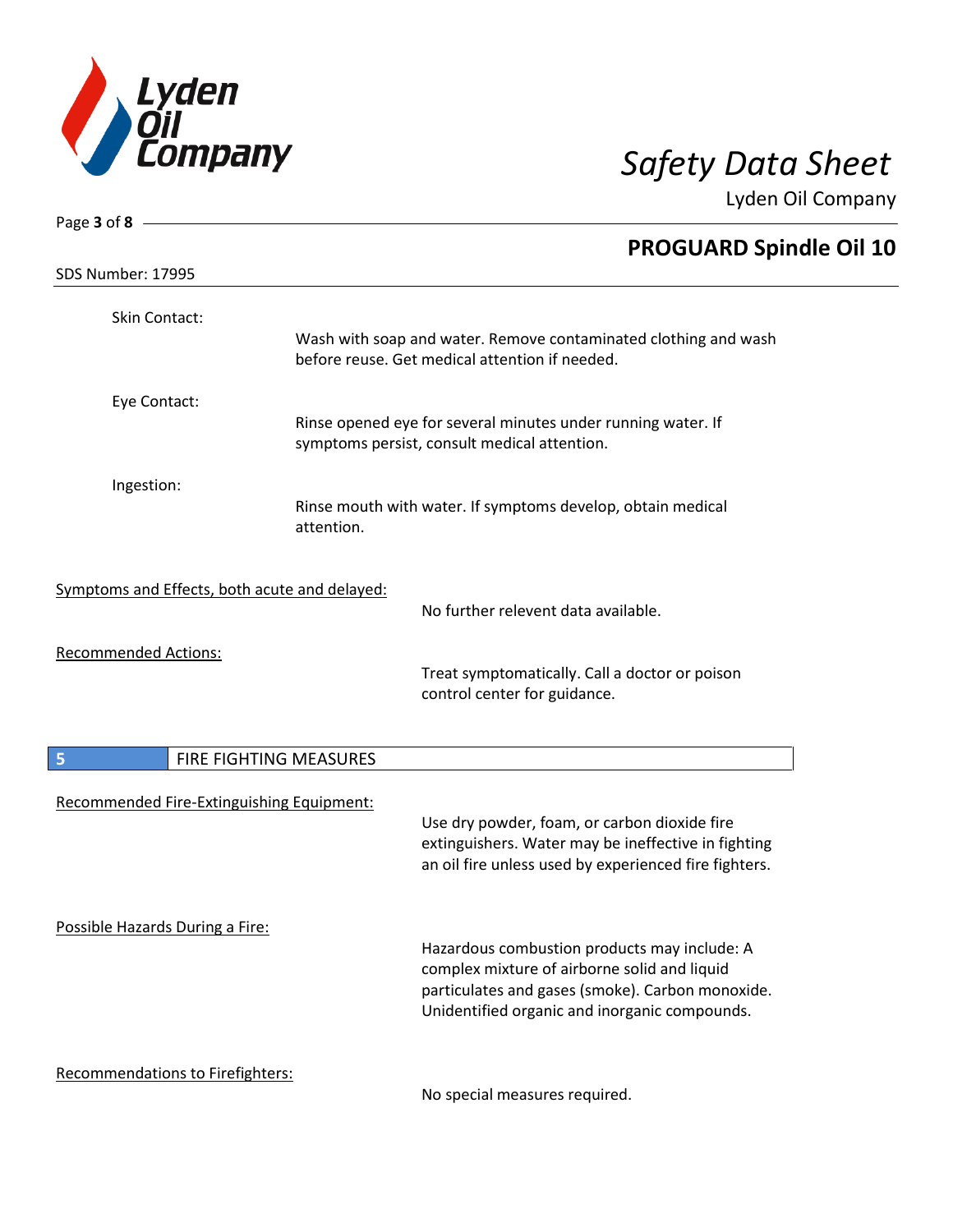

**PROGUARD Spindle Oil 10**

Lyden Oil Company

SDS Number: 17995

Page **4** of **8**

 $\overline{\phantom{a}}$ 

 $\overline{\phantom{a}}$ 

| $6\phantom{1}6$                   | <b>ACCIDENTAL RELEASE MEASURES</b>      |                                                                                                                     |
|-----------------------------------|-----------------------------------------|---------------------------------------------------------------------------------------------------------------------|
| <b>Personal Precautions:</b>      |                                         | Avoid contact with skin, eyes, and clothing.<br>Keep away from sources of ignition.                                 |
| <b>Emergency Procedures:</b>      |                                         | Contain spilled material, collect in suitable and<br>properly labled containers.                                    |
| <b>Environmental Precautions:</b> |                                         | Do not allow to reach sewage system or any water<br>course.<br>Do not allow to enter ground waters.                 |
| Cleanup Procedures:               |                                         | Pick up excess with inert absorbant material.                                                                       |
| 7                                 | <b>HANDLING AND STORAGE</b>             |                                                                                                                     |
| <b>Handling Precautions:</b>      |                                         | Handle with care and avoid spillage on the floor.<br>Do not cut, weld, drill, grind, braze, or solder<br>container. |
| <b>Storage Requirements:</b>      |                                         | Keep container tightly sealed.<br>Keep away from sources of ignition.                                               |
| 8                                 | EXPOSURE CONTROLS / PERSONAL PROTECTION |                                                                                                                     |
| <b>Exposure Limits:</b>           |                                         | -64742-65-0 Distillates (petroleum), solvent-dewaxed heavy paraffinic (>95%):                                       |

ACGIH TLV - Long-term value: 5mg/m<sup>3</sup> OSHA PEL - Long-term value: 5mg/m<sup>3</sup>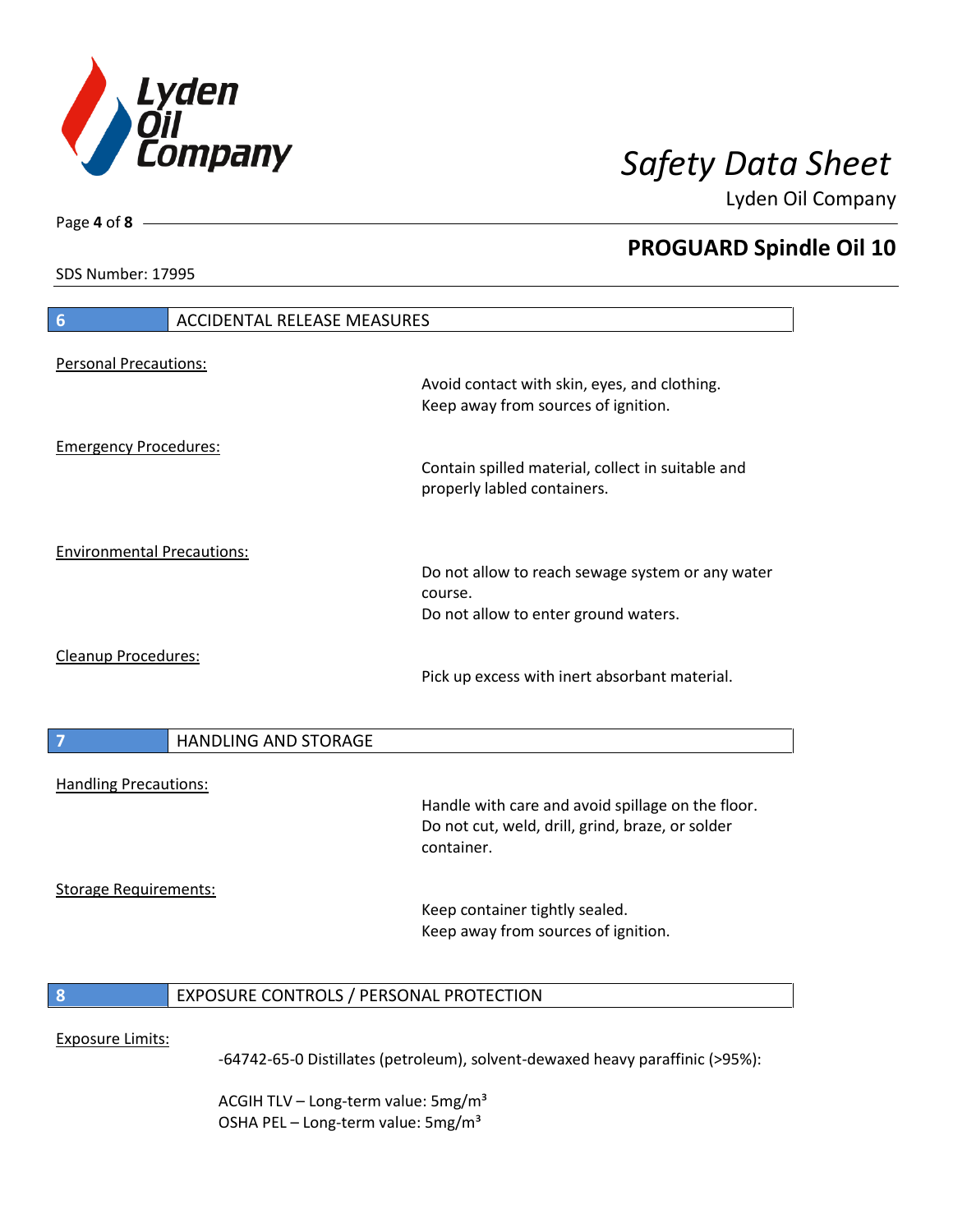

Page **5** of **8**

# **PROGUARD Spindle Oil 10**

Lyden Oil Company

SDS Number: 17995

Engineering Controls:

All ventilation should be designed in accordance with OSHA standard (29 CFR 1910.94).

Personal Protective Equipment:

Wash hands before breaks and at the end of work. Use safety glasses and gloves.

## **9** PHYSICAL AND CHEMICAL PROPERTIES

| Color:                        | Amber                                       |
|-------------------------------|---------------------------------------------|
| <b>Physical State:</b>        | Liquid                                      |
| Odor:                         | Data not available                          |
| Odor Threshold:               | Data not available                          |
| pH:                           | Data not available                          |
| <b>Melting Point:</b>         | Data not available                          |
| <b>Boiling Point:</b>         | $>425^\circ$ F                              |
| <b>Boiling Range:</b>         | Data not available                          |
| Flash Point:                  | 198.9° C / 390° F (PMCC Method)             |
| <b>Evaporation Rate:</b>      | Data not available                          |
| Flammability:                 | Data not available                          |
| Flammability Limits:          | Data not available                          |
| Vapor Pressure:               | Data not available                          |
| Vapor Density:                | Data not available                          |
| <b>Relative Density:</b>      | Data not available                          |
| Solubilities:                 | Insoluble in water                          |
| <b>Partition Coefficient:</b> | Data not available                          |
| Auto-Ignition Temperature:    | Data not available                          |
| Decomposition Temperature:    | Data not available                          |
| Viscosity:                    | 10 mm <sup>2</sup> /sec (kinematic at 40°C) |

## **10** STABILITY AND REACTIVITY

Stability:

Stable under normal conditions.

Reactivity:

Not reactive under normal conditions.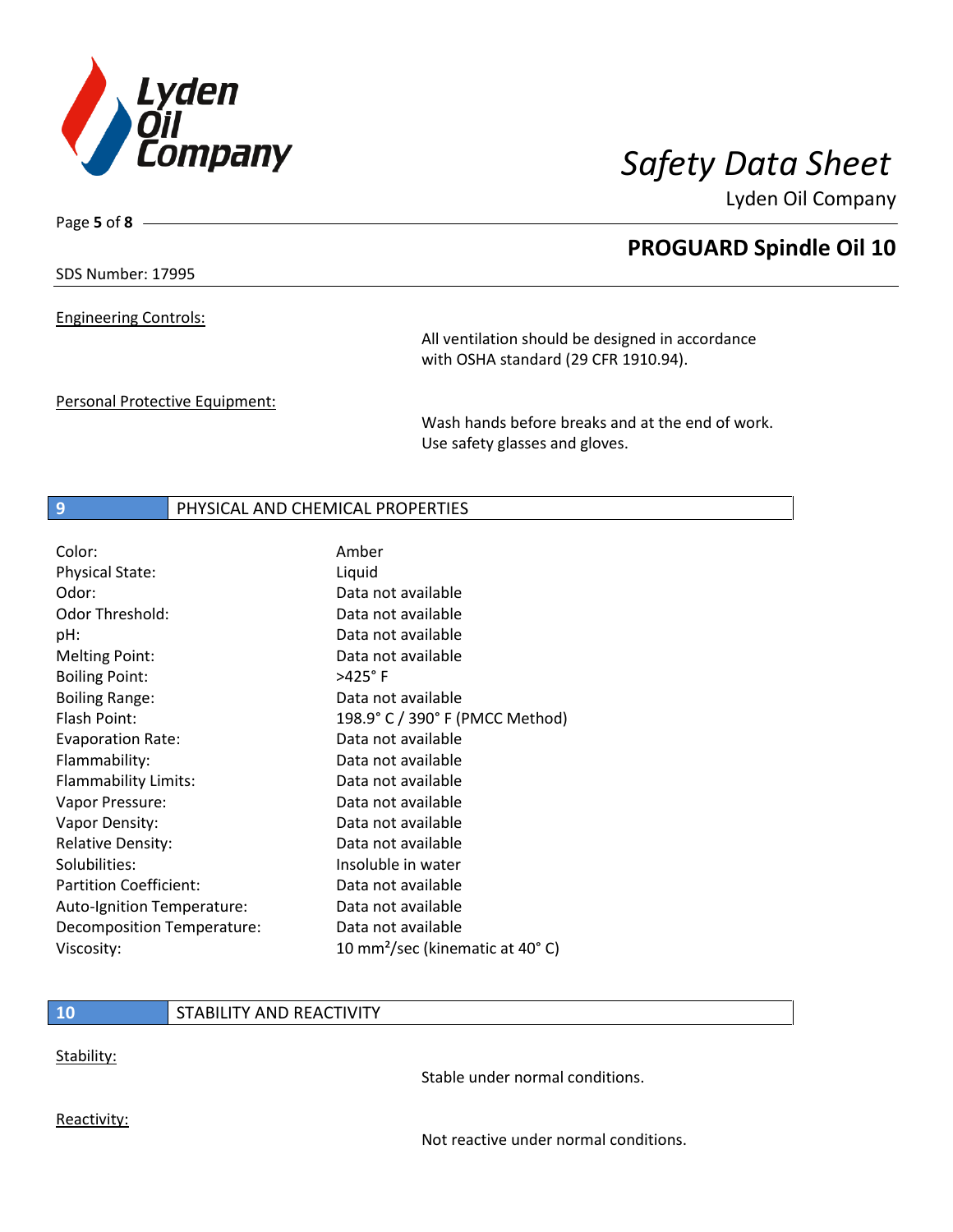

Page **6** of **8**

Lyden Oil Company

|                                        | <b>PROGUARD Spindle Oil 10</b>                                   |
|----------------------------------------|------------------------------------------------------------------|
| <b>SDS Number: 17995</b>               |                                                                  |
| <b>Conditions to Avoid:</b>            |                                                                  |
|                                        | Extreme temperature, sparks, open flame, and<br>direct sunlight. |
| <b>Hazardous Reactions:</b>            | No known hazardous reactions.                                    |
| <b>Incompatible Materials:</b>         | No further relevant information available.                       |
| <b>Decomposition Products:</b>         | Hazardous decomposition products are not<br>expected to form.    |
| 11<br><b>TOXICOLOGICAL INFORMATION</b> |                                                                  |
| Routes of Exposure:                    |                                                                  |

|                                     | Skin and eye contact are the primary routes of<br>exposure although exposure may occur following<br>accidental ingestion. |
|-------------------------------------|---------------------------------------------------------------------------------------------------------------------------|
| <b>Exposure Effects:</b>            |                                                                                                                           |
|                                     | Repeated skin contact may cause dermatitis or an<br>oil acne.                                                             |
| Measures of Toxicity:               |                                                                                                                           |
|                                     | No test data available.                                                                                                   |
| Carcinogenic/Mutagenic Precautions: |                                                                                                                           |
|                                     | Non-carcinogenic and not expected to be<br>mutagentic.                                                                    |

I

# **12** ECOLOGICAL INFORMATION

Ecological Precautions:

Avoid exposing to the environment.

Ecological Effects:

No specific environmental or aquatic data available.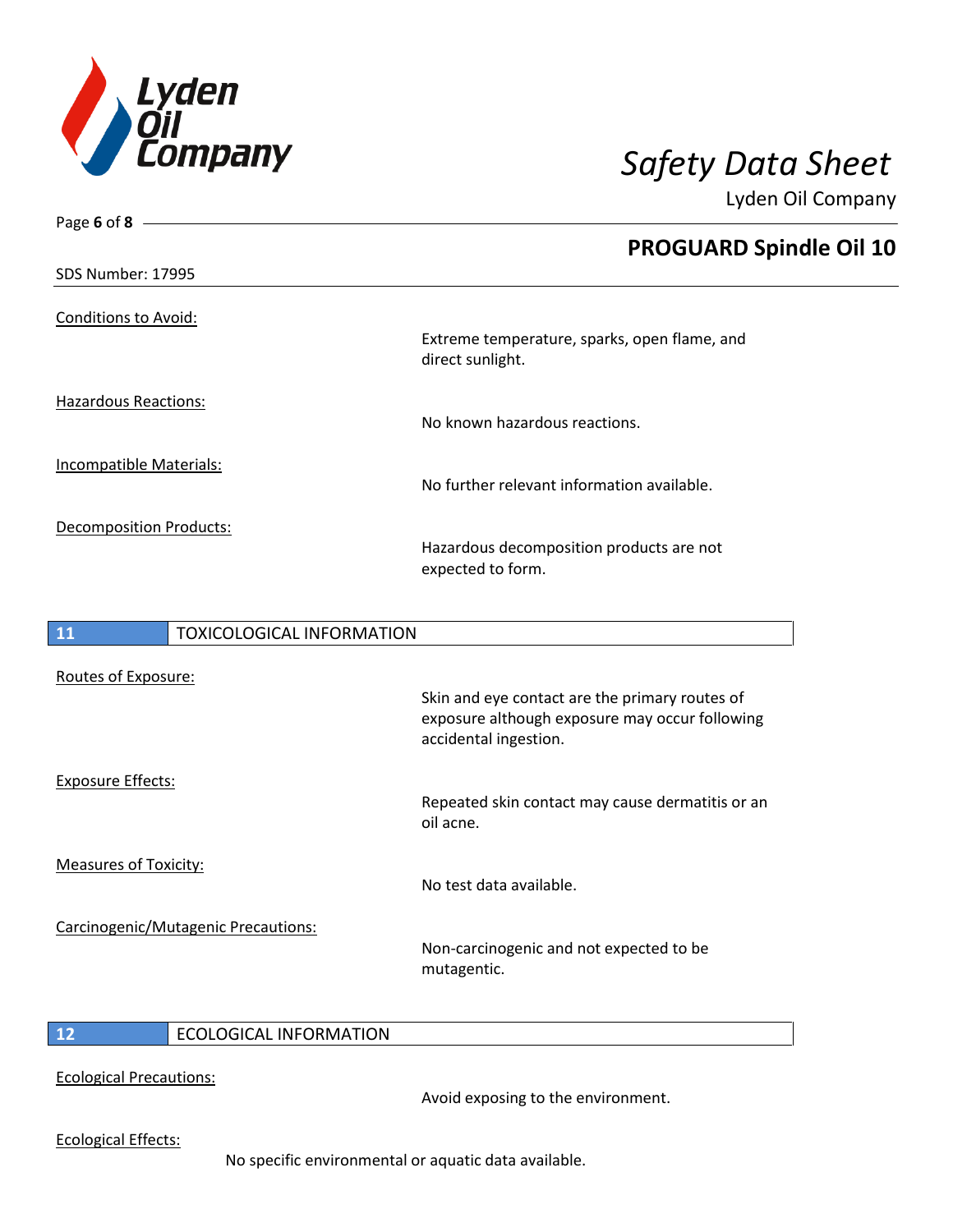

**PROGUARD Spindle Oil 10**

Lyden Oil Company

SDS Number: 17995

| Disposal Methods:<br>Dispose of waste material in accordance with all<br>local, state, and federal requirements.<br>Disposal Containers:<br>Use properly approved container for disposal.<br><b>Special Precautions:</b><br>Do not flush to surface waters or drains.<br><b>TRANSPORT INFORMATION</b><br>14<br>Data not available<br><b>UN Number:</b><br><b>UN Shipping Name:</b><br>Data not available<br><b>Transport Hazard Class:</b><br>Data not available<br>Packing Group:<br>Data not available<br><b>Environmental Hazards:</b><br>Data not available | Data not available<br>Not regulated by DOT. | 13 | <b>DISPOSAL CONSIDERATIONS</b> |  |
|-----------------------------------------------------------------------------------------------------------------------------------------------------------------------------------------------------------------------------------------------------------------------------------------------------------------------------------------------------------------------------------------------------------------------------------------------------------------------------------------------------------------------------------------------------------------|---------------------------------------------|----|--------------------------------|--|
|                                                                                                                                                                                                                                                                                                                                                                                                                                                                                                                                                                 |                                             |    |                                |  |
|                                                                                                                                                                                                                                                                                                                                                                                                                                                                                                                                                                 |                                             |    |                                |  |
|                                                                                                                                                                                                                                                                                                                                                                                                                                                                                                                                                                 |                                             |    |                                |  |
|                                                                                                                                                                                                                                                                                                                                                                                                                                                                                                                                                                 |                                             |    |                                |  |
|                                                                                                                                                                                                                                                                                                                                                                                                                                                                                                                                                                 |                                             |    |                                |  |
|                                                                                                                                                                                                                                                                                                                                                                                                                                                                                                                                                                 |                                             |    |                                |  |
|                                                                                                                                                                                                                                                                                                                                                                                                                                                                                                                                                                 |                                             |    |                                |  |
|                                                                                                                                                                                                                                                                                                                                                                                                                                                                                                                                                                 |                                             |    |                                |  |
|                                                                                                                                                                                                                                                                                                                                                                                                                                                                                                                                                                 |                                             |    |                                |  |
|                                                                                                                                                                                                                                                                                                                                                                                                                                                                                                                                                                 |                                             |    |                                |  |
|                                                                                                                                                                                                                                                                                                                                                                                                                                                                                                                                                                 |                                             |    |                                |  |
| <b>Bulk Transport Guidance:</b>                                                                                                                                                                                                                                                                                                                                                                                                                                                                                                                                 |                                             |    |                                |  |
|                                                                                                                                                                                                                                                                                                                                                                                                                                                                                                                                                                 |                                             |    |                                |  |
| <b>Special Precautions:</b>                                                                                                                                                                                                                                                                                                                                                                                                                                                                                                                                     |                                             |    |                                |  |
|                                                                                                                                                                                                                                                                                                                                                                                                                                                                                                                                                                 |                                             |    |                                |  |
|                                                                                                                                                                                                                                                                                                                                                                                                                                                                                                                                                                 | <b>REGULATORY INFORMATION</b>               | 15 |                                |  |

This material and all of its components are listed on the Inventory of Existing Chemical Substances under the Toxic Substances Control Act.